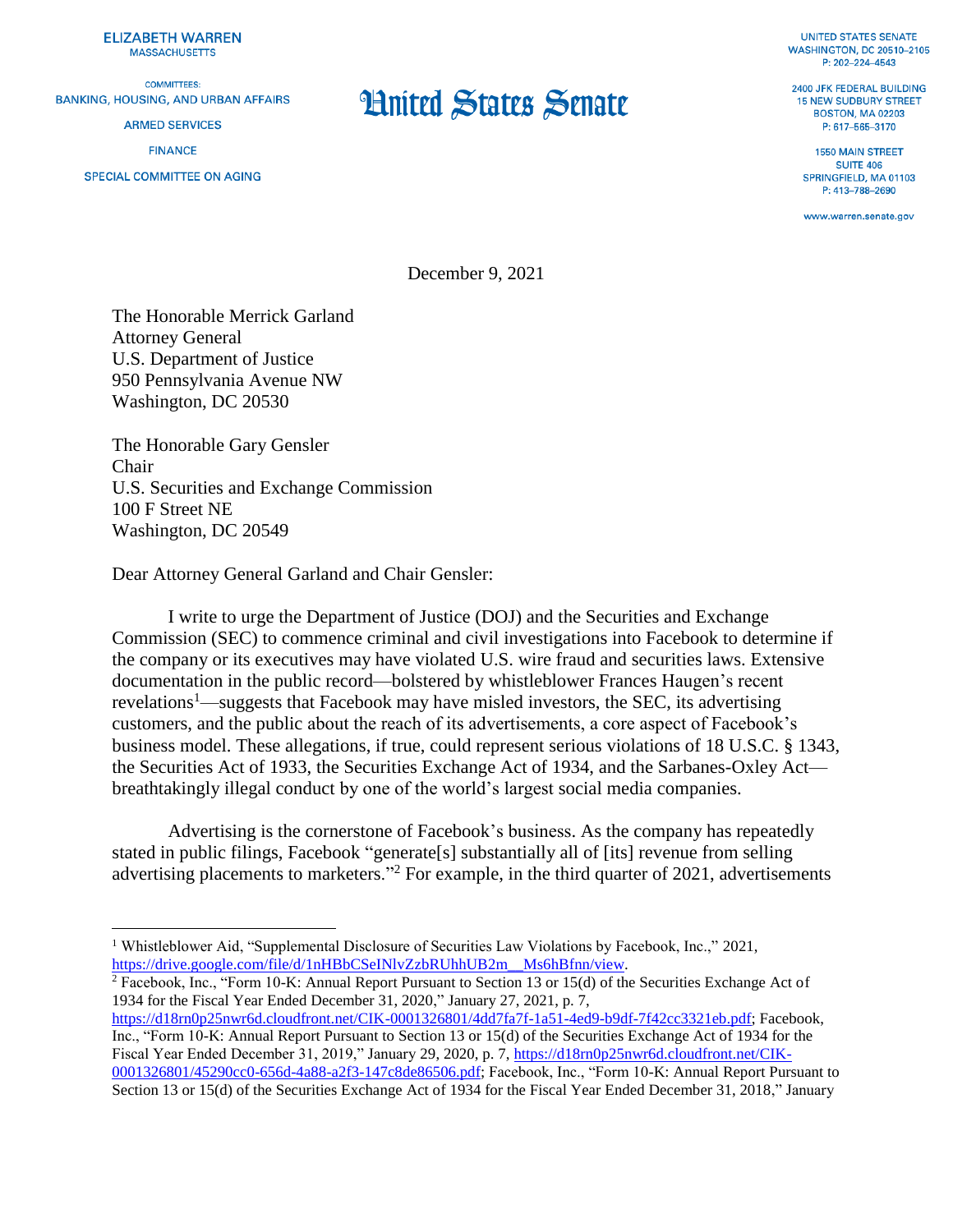were responsible for over 97% of Facebook's revenue, producing nearly \$29 billion for the company. <sup>3</sup> As such, the accuracy of Facebook's representations about its advertising reach is materially important for investors and the public. More reach means more advertising and revenue; less reach—and correspondingly "the loss of marketers, or reduction in spending by marketers"—"could seriously harm [Facebook's] business."<sup>4</sup>

For years, a crucial metric for Facebook's advertising was an ad's so-called "Potential Reach." In fact, until recently, $5$  the company only presented two metrics to advertisers about the anticipated success of an ad campaign before purchase: Potential Reach and Estimated Daily Reach.<sup>6</sup> Facebook explicitly described Potential Reach—one of the elements of an ad's Estimated Daily Reach—as an "estimate [of] how many people in a given area could see an ad a business might run,"<sup>7</sup> calling the figure "arguably the single most important number in our ads creation interfaces."<sup>8</sup> Unsurprisingly, advertisers planned their advertising budgets and buys around Facebook's representations; they were willing to pay more for campaigns with higher Potential Reaches.<sup>9</sup>

But evidence has mounted suggesting that high-level executives at Facebook may have known that the Potential Reach metric was meaningfully and consistently inflated. Public analyses from as early as 2017 demonstrated that Facebook's Potential Reach represented that its ads could reach more 18- to 34-year-olds than existed in each of the 50 states according to data from the U.S. Census Bureau.<sup>10</sup> Facebook's internal analyses reportedly confirmed the misleading nature of Potential Reach.<sup>11</sup> And the company's Targeting Team apparently mobilized to address the issue by developing solutions such as filters for duplicate accounts.<sup>12</sup> But Facebook's top executives refused to act, despite acknowledging their longstanding awareness of the problem. In response to a proposal from now-Chief Marketing Officer Alex

[https://d18rn0p25nwr6d.cloudfront.net/CIK-0001326801/4dd7fa7f-1a51-4ed9-b9df-7f42cc3321eb.pdf.](https://d18rn0p25nwr6d.cloudfront.net/CIK-0001326801/4dd7fa7f-1a51-4ed9-b9df-7f42cc3321eb.pdf)

<sup>5</sup> Facebook switched from "Potential Reach" (i.e., presenting a single data point about an ad's reach) to "Estimated Audience Size" (i.e., presenting a range for an ad's reach) in October 2021. Meta for Developers, "Updates To Potential Reach and Pre-Campaign Estimates," Ashish Gupta, September 30, 2021,

[https://developers.facebook.com/blog/post/2021/09/30/updates-potential-reach-pre-campaign-estimates.](https://developers.facebook.com/blog/post/2021/09/30/updates-potential-reach-pre-campaign-estimates) <sup>6</sup> Class Action Complaint, p. 4, DZ Reserve v. Facebook, Inc., No. 3:18-cv-04978 (N.D. Calif. Aug, 15, 2018), [https://storage.courtlistener.com/recap/gov.uscourts.cand.330648/gov.uscourts.cand.330648.1.0.pdf.](https://storage.courtlistener.com/recap/gov.uscourts.cand.330648/gov.uscourts.cand.330648.1.0.pdf)

 $\overline{a}$ 

<sup>31, 2019,</sup> p. 5, [https://d18rn0p25nwr6d.cloudfront.net/CIK-0001326801/a109a501-ed16-4962-a3af-](https://d18rn0p25nwr6d.cloudfront.net/CIK-0001326801/a109a501-ed16-4962-a3af-9cd16521806a.pdf)[9cd16521806a.pdf.](https://d18rn0p25nwr6d.cloudfront.net/CIK-0001326801/a109a501-ed16-4962-a3af-9cd16521806a.pdf)

<sup>&</sup>lt;sup>3</sup> Facebook, Inc., "Facebook Reports Third Quarter 2021 Results," Press Release, October 25, 2021, [https://investor.fb.com/investor-news/press-release-details/2021/Facebook-Reports-Third-Quarter-2021-](https://investor.fb.com/investor-news/press-release-details/2021/Facebook-Reports-Third-Quarter-2021-Results/default.aspx) [Results/default.aspx.](https://investor.fb.com/investor-news/press-release-details/2021/Facebook-Reports-Third-Quarter-2021-Results/default.aspx)

<sup>4</sup> Facebook, Inc., "Form 10-K: Annual Report Pursuant to Section 13 or 15(d) of the Securities Exchange Act of 1934 for the Fiscal Year Ended December 31, 2020," January 2021, p. 15,

<sup>7</sup> *Id.* See page 6.

<sup>8</sup> Plaintiffs' Notice of Motion for Class Certification and Memorandum of Points and Authorities, p. 4, DZ Reserve v. Facebook, Inc., No. 3:18-cv-04978 (N.D. Calif. Apr. 23, 2021).

<sup>9</sup> Class Action Complaint, p. 4, DZ Reserve v. Facebook, Inc., No. 3:18-cv-04978 (N.D. Calif. Aug, 15, 2018), [https://storage.courtlistener.com/recap/gov.uscourts.cand.330648/gov.uscourts.cand.330648.1.0.pdf.](https://storage.courtlistener.com/recap/gov.uscourts.cand.330648/gov.uscourts.cand.330648.1.0.pdf)  $\frac{10}{10}$  *Id.* See page 9.

<sup>&</sup>lt;sup>11</sup> Plaintiffs' Notice of Motion for Class Certification and Memorandum of Points and Authorities, p. 6, DZ Reserve

v. Facebook, Inc., No. 3:18-cv-04978 (N.D. Calif. Apr. 23, 2021).

<sup>12</sup> *Id.* See pages 7-9.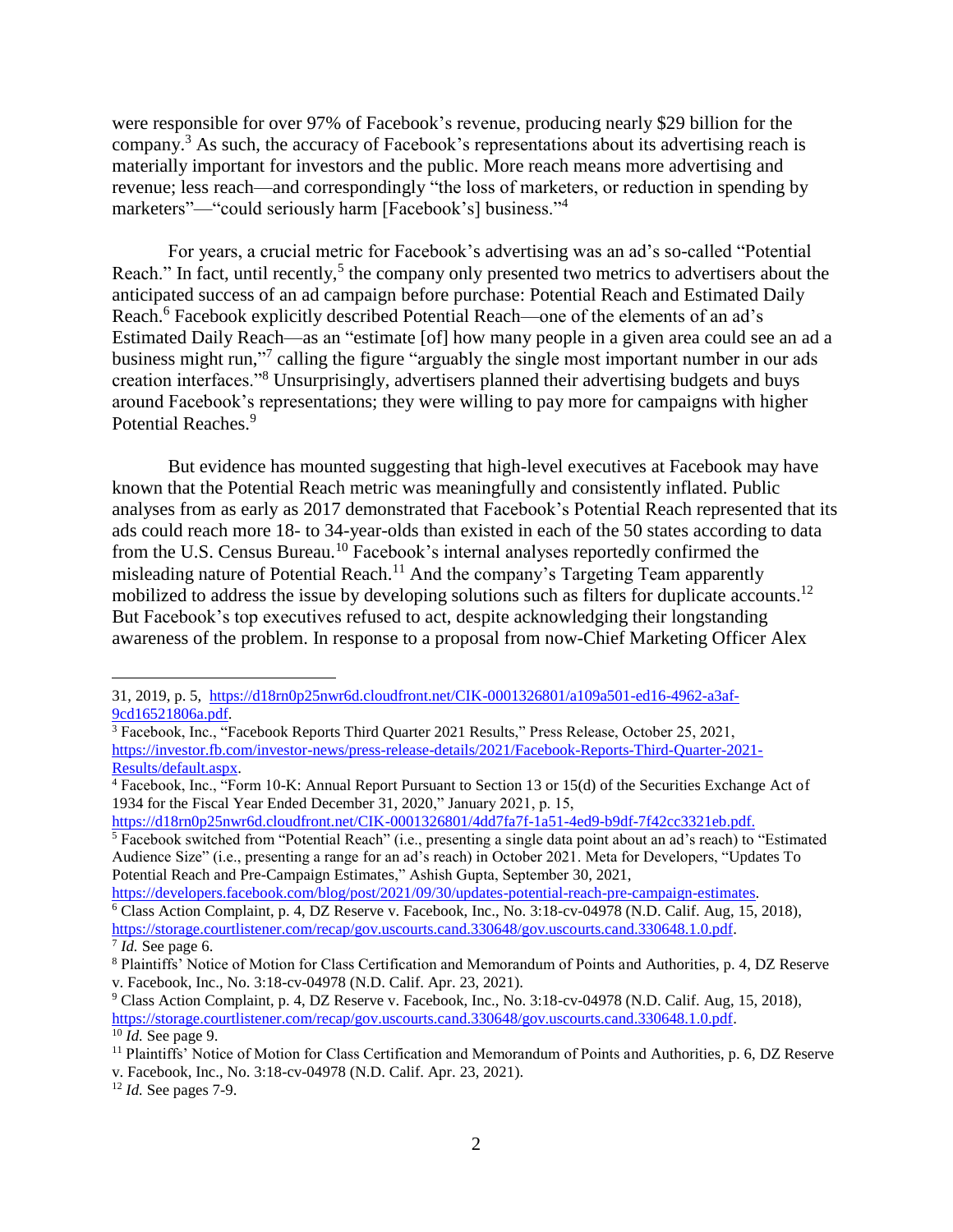Schultz to retire Potential Reach—an idea he described as "suggested and rejected down the years"<sup>13</sup>—Chief Operating Officer Sheryl Sandberg "showed no interest in eliminating Potential Reach," noting that "[w]e spoke about this a long time ago many times."<sup>14</sup> Despite one Facebook executive's pleas that "[t]he status quo in ads Reach estimate and reporting is deeply wrong"<sup>15</sup> and the Potential Reach Product Manager flatly stating that any revenue obtained through the metric was "revenue we should have never made given the fact it's based on wrong data,"<sup>16</sup> Chief Revenue Officer David Fischer stated that it would be "costly" to switch course.<sup>17</sup> And even when presented with detailed data about the dishonesty of Potential Reach, then-Vice President for Ads Rob Goldman failed to mandate meaningful changes, <sup>18</sup> notwithstanding his statements that Facebook's actions with respect to Potential Reach were "pretty indefensible."<sup>19</sup>

At no point during the company's alleged misrepresentations about Potential Reach—and their executives reported knowledge of the misrepresentations—did Facebook disclose the problems to their investors or the SEC. This may have been a deliberate choice, suggesting that Facebook and its executives could have violated federal law. Chief Financial Officer David Wehner allegedly "review[ed] and declined" a suggestion to discuss Potential Reach's errors on a November 2017 earnings call, despite Fischer later stating that he "expect[ed] this will be a significantly bigger deal with advertisers" and that he "worr[ied Facebook would be] be accused of hiding the ball."<sup>20</sup> Chief Marketing Officer Alex Schultz even described Potential Reach's design as a "deliberate product decision," rather than a "metrics bug."<sup>21</sup> Thus, because evidence suggests that Facebook may have defrauded its investors, the SEC, and its advertising customers about Potential Reach (including through material omissions from its annual 10-K statements about the deceptive nature of one of the most important metrics for its advertising model),  $^{22}$ Facebook could have violated:

 $\overline{a}$ 

<sup>20</sup> Letter from American Economic Liberties Project to Attorney General Merrick Garland, FTC Chair Lina Khan, and SEC Chair Gary Gensler, October 29, 2021, p. 6, [https://www.economicliberties.us/wp](https://www.economicliberties.us/wp-content/uploads/2021/10/FB-Letter-Criminal-Charges-Final-Edited.pdf)[content/uploads/2021/10/FB-Letter-Criminal-Charges-Final-Edited.pdf.](https://www.economicliberties.us/wp-content/uploads/2021/10/FB-Letter-Criminal-Charges-Final-Edited.pdf)

[7f42cc3321eb.pdf;](https://d18rn0p25nwr6d.cloudfront.net/CIK-0001326801/4dd7fa7f-1a51-4ed9-b9df-7f42cc3321eb.pdf) Facebook, Inc., "Form 10-K: Annual Report Pursuant to Section 13 or 15(d) of the Securities Exchange Act of 1934 for the Fiscal Year Ended December 31, 2019," January 29, 2020,

[https://d18rn0p25nwr6d.cloudfront.net/CIK-0001326801/45290cc0-656d-4a88-a2f3-147c8de86506.pdf;](https://d18rn0p25nwr6d.cloudfront.net/CIK-0001326801/45290cc0-656d-4a88-a2f3-147c8de86506.pdf) Facebook, Inc., "Form 10-K: Annual Report Pursuant to Section 13 or 15(d) of the Securities Exchange Act of 1934 for the Fiscal Year Ended December 31, 2018," January 31, 2019, [https://d18rn0p25nwr6d.cloudfront.net/CIK-](https://d18rn0p25nwr6d.cloudfront.net/CIK-0001326801/a109a501-ed16-4962-a3af-9cd16521806a.pdf)[0001326801/a109a501-ed16-4962-a3af-9cd16521806a.pdf.](https://d18rn0p25nwr6d.cloudfront.net/CIK-0001326801/a109a501-ed16-4962-a3af-9cd16521806a.pdf)

<sup>13</sup> *Id.* See page 5.

<sup>14</sup> *Id.* See pages 5-6.

<sup>15</sup> *Id.* See page 8.

<sup>16</sup> *Id.* See page 1.

<sup>17</sup> *Id.* See page 10.

<sup>18</sup> *Id.* See page 10.

<sup>19</sup> *Id.* See page 1.

 $^{21}$  Plaintiffs' Notice of Motion for Class Certification and Memorandum of Points and Authorities, Exhibit 20, p. 3, DZ Reserve v. Facebook, Inc., No. 3:18-cv-04978 (N.D. Calif. Apr. 23, 2021).

<sup>&</sup>lt;sup>22</sup> Notwithstanding Facebook's detailed disclosures regarding its "Risk Factors" in its recent 10-K statements (as mandated by 17 C.F.R. § 229.105), nowhere in the company's statements does it mention "Potential Reach" or any specific problems regarding the misleading nature of the metric. Facebook, Inc., "Form 10-K: Annual Report Pursuant to Section 13 or 15(d) of the Securities Exchange Act of 1934 for the Fiscal Year Ended December 31, 2020," January 27, 2021, [https://d18rn0p25nwr6d.cloudfront.net/CIK-0001326801/4dd7fa7f-1a51-4ed9-b9df-](https://d18rn0p25nwr6d.cloudfront.net/CIK-0001326801/4dd7fa7f-1a51-4ed9-b9df-7f42cc3321eb.pdf)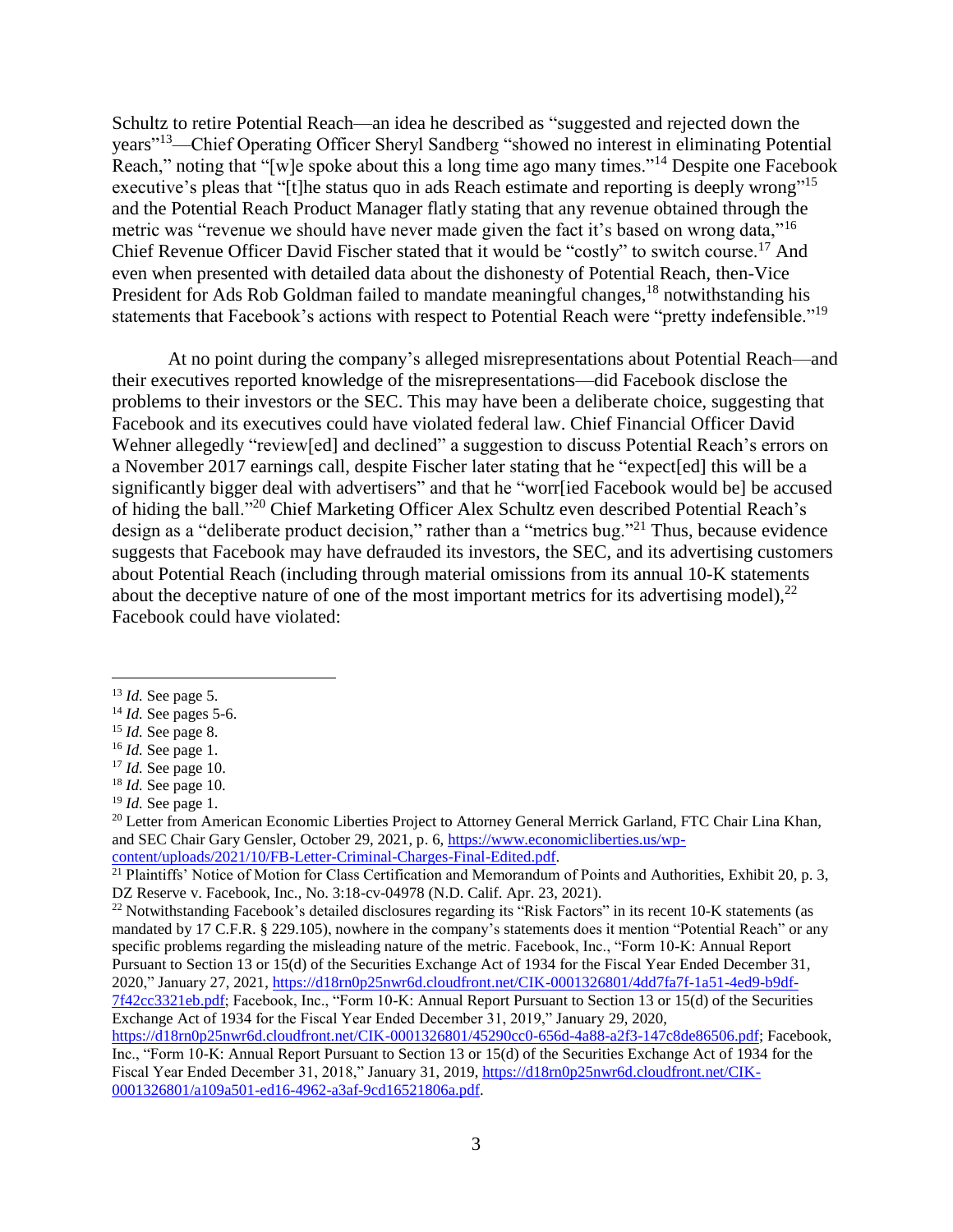- 1. 18 U.S.C.  $\S 1343$ ,<sup>23</sup> which makes it unlawful for anyone to "devise any scheme or artifice to defraud" for the purpose of "obtaining money or property by means of false or fraudulent pretenses, representations, or promises" using interstate wire communications.
- 2. Section 17(a) of the Securities Act of 1933,<sup>24</sup> which makes it unlawful for any company offering securities "(1) to employ any device, scheme, or artifice to defraud, or (2) to obtain money or property by means of any untrue statement of a material fact or any omission to state a material fact necessary in order to make the statements made . . . not misleading; or (3) to engage in any transaction, practice, or course of business which operates or would operate as a fraud or deceit upon the purchaser."
- 3. Section 13(a) of the Securities Exchange Act of  $1934^{25}$  and its accompanying regulations,<sup>26</sup> which require companies with publicly held securities to file accurate periodic reports with the SEC.
- 4. Section 10(b) of the Securities Exchange Act of  $1934^{27}$  and Rule 10b-5,<sup>28</sup> which make it unlawful for any company "(a) to employ any device, scheme, or artifice to defraud, (b) to make any untrue statement of a material fact or to omit to state a material fact necessary in order to make the statements made . . . not misleading, or (c) to engage in any act, practice, or course of business which operates or would operate as a fraud or deceit upon any person, in connection with the purchase or sale of any security."
- 5. Section 302 of the Sarbanes-Oxley Act,<sup>29</sup> which requires public companies to adopt procedures to ensure the accuracy of periodic reports to the SEC, making the CEO and CFO directly responsible for the contents of the reports.
- 6. Section 301 of the Sarbanes-Oxley Act,<sup>30</sup> which imposes criminal lability on any officer who knowingly or willfully certifies a noncompliant periodic report to the SEC.

Facebook is not above the law. The company's executives cannot mislead investors, the SEC, its advertising customers, and the public about a core metric of its business model with impunity if such actions violate federal wire fraud or securities laws. Given the allegations of such misconduct, I urge the DOJ and SEC to immediately commence investigations into Facebook's representations with respect to Potential Reach and, if you find that the company has in fact violated wire fraud or securities laws, to pursue all available criminal and civil sanctions as appropriate.

Thank you for your attention to this important matter.

 $\overline{a}$ 

<sup>23</sup> 18 U.S.C. § 1343.

<sup>24</sup> 15 U.S.C. § 77q(a).

 $25$  15 U.S.C. § 78m(a).

<sup>26</sup> *See, e.g.*, 17 C.F.R. § 240.12b-20.

<sup>27</sup> 15 U.S.C. § 78j.

<sup>28</sup> 17 C.F.R. § 240.10b-5.

<sup>29</sup> 15 U.S.C. § 7241.

<sup>30</sup> 15 U.S.C. § 1350.